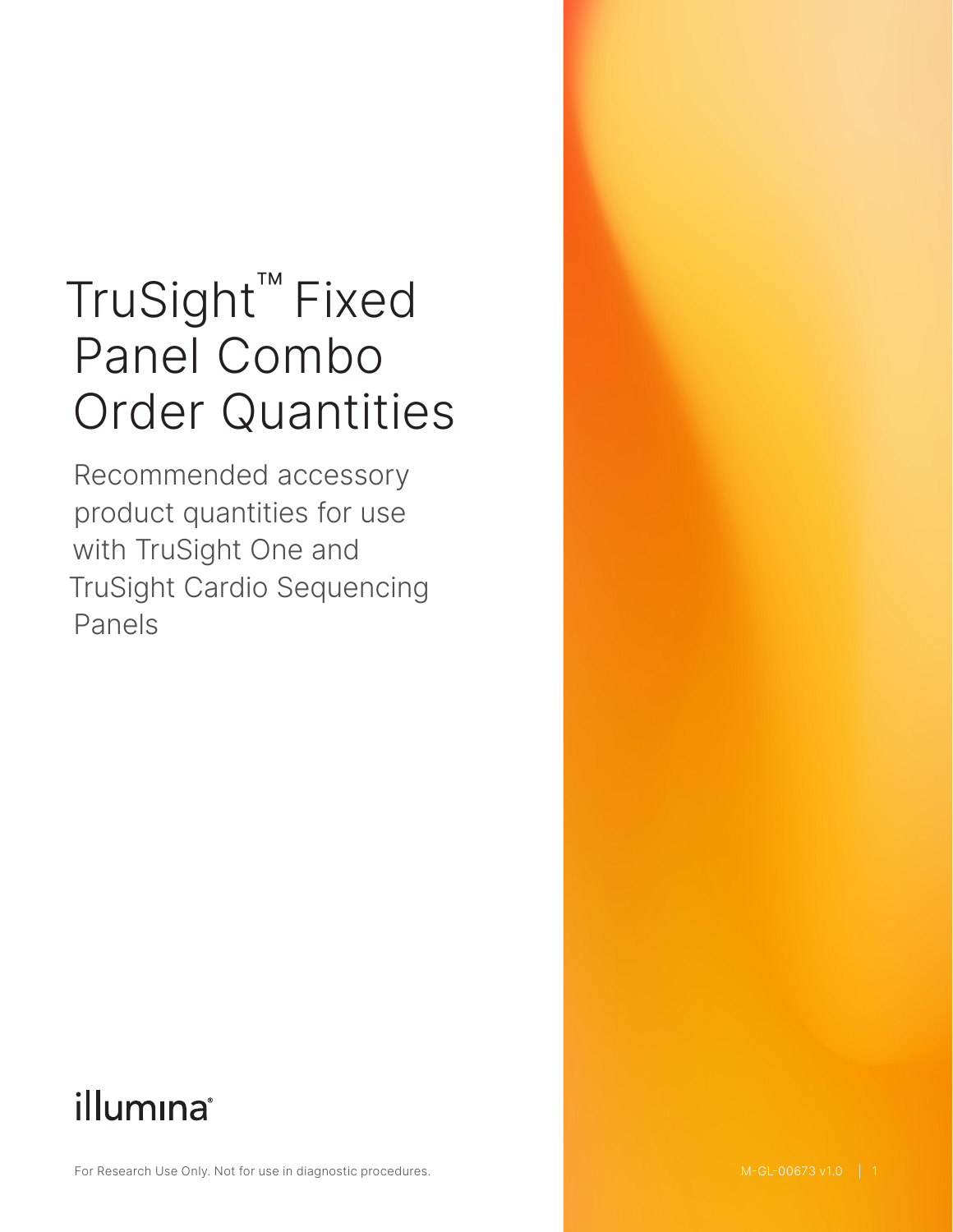#### TruSight One + Illumina DNA Prep with Enrichment + NextSeq™ Mid Output Kit

#### (32 samples with a maximum 12 samples/flow cell)

| Product                                                                                   | Catalog no.                                  | Quantity |
|-------------------------------------------------------------------------------------------|----------------------------------------------|----------|
| TruSight One - Enrichment Oligos only (6 enrichment reactions)                            | 20029227                                     |          |
| Illumina DNA Prep, (S) Tagmentation (16 samples)                                          | 20025519                                     |          |
| Illumina DNA Prep with Enrichment, (S) Tagmentation<br>(16, 1-plex enrichment reactions)) | 20025523                                     |          |
| NextSeq 500/550 Mid Output Kit v2.5 (300 cycles)                                          | 20024905                                     |          |
| IDT for Illumina DNA/RNA UD Indexes                                                       | 20027213 or 20027214 or 20027215 or 20027216 |          |

#### TruSight One + Illumina DNA Prep with Enrichment + NextSeq High Output Kit

#### (32 samples with a maximum 36 samples/flow cell)

| Product                                                                                  | Catalog no.                                  | Quantity |
|------------------------------------------------------------------------------------------|----------------------------------------------|----------|
| TruSight One - Enrichment Oligos only (6 enrichment reactions)                           | 20029227                                     |          |
| Illumina DNA Prep, (S) Tagmentation (16 samples)                                         | 20025519                                     |          |
| Illumina DNA Prep with Enrichment, (S) Tagmentation<br>(16, 1-plex enrichment reactions) | 20025523                                     |          |
| NextSeg 500/550 High Output Kit v2.5 (300 cycles)                                        | 20024908                                     |          |
| IDT for Illumina DNA/RNA UD Indexes                                                      | 20027213 or 20027214 or 20027215 or 20027216 |          |

#### TruSight One Expanded + Illumina DNA Prep with Enrichment + NextSeq Mid Output Kit

#### (32 samples with a maximum 7 samples/flow cell)

| Product                                                                                 | Catalog no.                                  | Quantity |
|-----------------------------------------------------------------------------------------|----------------------------------------------|----------|
| TruSight One Expanded - Enrichment Oligos only<br>(6 enrichment reactions)              | 20029226                                     |          |
| Illumina DNA Prep, (S) Tagmentation (16 samples)                                        | 20025519                                     |          |
| Illumina DNA Prep with Enrichment, (s) Tagmentation<br>(16, 1-plex enrichment reactions | 20025523                                     |          |
| NextSeq 500/550 Mid Output Kit v2.5 (300 cycles)                                        | 20024905                                     | h        |
| IDT for Illumina DNA/RNA UD Indexes                                                     | 20027213 or 20027214 or 20027215 or 20027216 |          |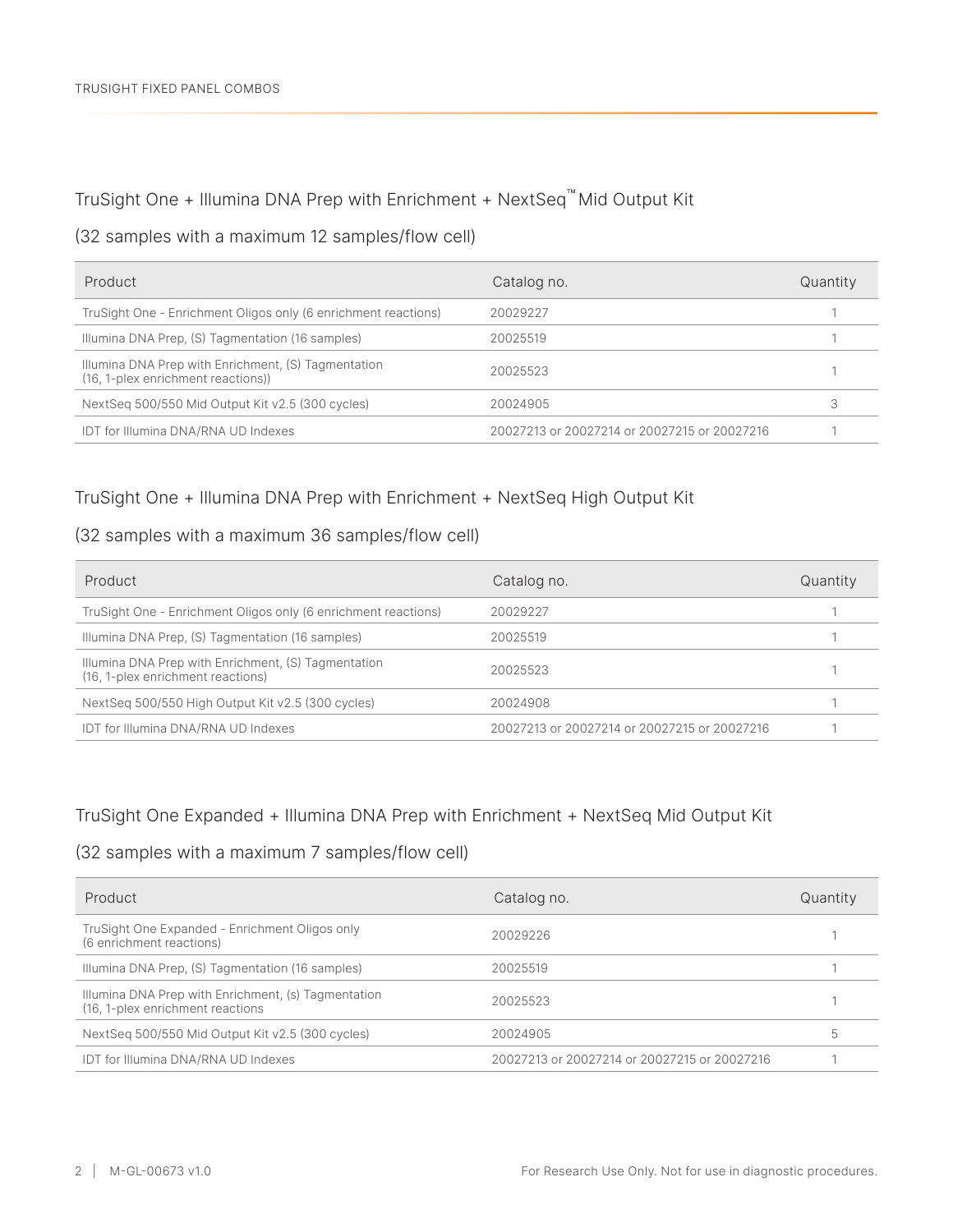#### TruSight One Expanded + Illumina DNA Prep with Enrichment + NextSeq High Output Kit

#### (48 samples with maximum 24 samples/flow cell)

| Product                                                                                  | Catalog no.                                  | Quantity |
|------------------------------------------------------------------------------------------|----------------------------------------------|----------|
| TruSight One Expanded - Enrichment Oligos only<br>(6 enrichment reactions)               | 20029226                                     |          |
| Ilumina DNA Prep, (S) Tagmentation (16 samples)                                          | 20025519                                     |          |
| Illumina DNA Prep with Enrichment, (S) Tagmentation<br>(16, 1-plex enrichment reactions) | 20025523                                     |          |
| NextSeq 500/550 High Output Kit v2.5 (300 cycles)                                        | 20024908                                     |          |
| IDT for Illumina DNA/RNA UD Indexes                                                      | 20027213 or 20027214 or 20027215 or 20027216 |          |

#### TruSight One + Illumina DNA Prep with Enrichment + MiSeq™ v3 (600 cycle) Kit

#### (15 samples with a maximum 3 samples/flow cell)

| Product                                                                                  | Catalog no.                                  | Quantity |
|------------------------------------------------------------------------------------------|----------------------------------------------|----------|
| TruSight One - Enrichment Oligos only (6 enrichment reactions)                           | 20029227                                     |          |
| Illumina DNA Prep with Enrichment, (S) Tagmentation<br>(16, 1-plex enrichment reactions) | 20025523                                     |          |
| MiSeg Reagent Kit v3 (600 cycles)                                                        | 15043762                                     | 5        |
| <b>IDT for Illumina DNA/RNA UD Indexes</b>                                               | 20027213 or 20027214 or 20027215 or 20027216 |          |

TruSight One - Enrichment Oligos only (6 enrichment reactions), Illumina DNA Prep with Enrichment, (S) Tagmentation (16, 1-plex enrichment reactions), and MiSeq Reagent Kit v3 (600 cycles) are available as a combo (catalog no. 20042621). Order IDT for Illumina DNA/RNA UD Indexes separately.

#### TruSight Cardio + Illumina DNA Prep with Enrichment + MiSeq v3 (600 cycle) Kit

#### (24 samples with a maximum 24 samples/flow cell)

| Product                                                                                  | Catalog no.                                  | Quantity |
|------------------------------------------------------------------------------------------|----------------------------------------------|----------|
| TruSight Cardio - Enrichment Oligos only (8 enrichment reactions)                        | 20029229                                     |          |
| Illumina DNA Prep, (S) Tagmentation (16 samples)                                         | 20025519                                     |          |
| Illumina DNA Prep with Enrichment, (S) Tagmentation<br>(16, 1-plex enrichment reactions) | 20025523                                     |          |
| Miseg Reagent Kit v3 (600 cycles)                                                        | 15043762                                     |          |
| IDT for Illumina DNA/RNA UD Indexes                                                      | 20027213 or 20027214 or 20027215 or 20027216 |          |